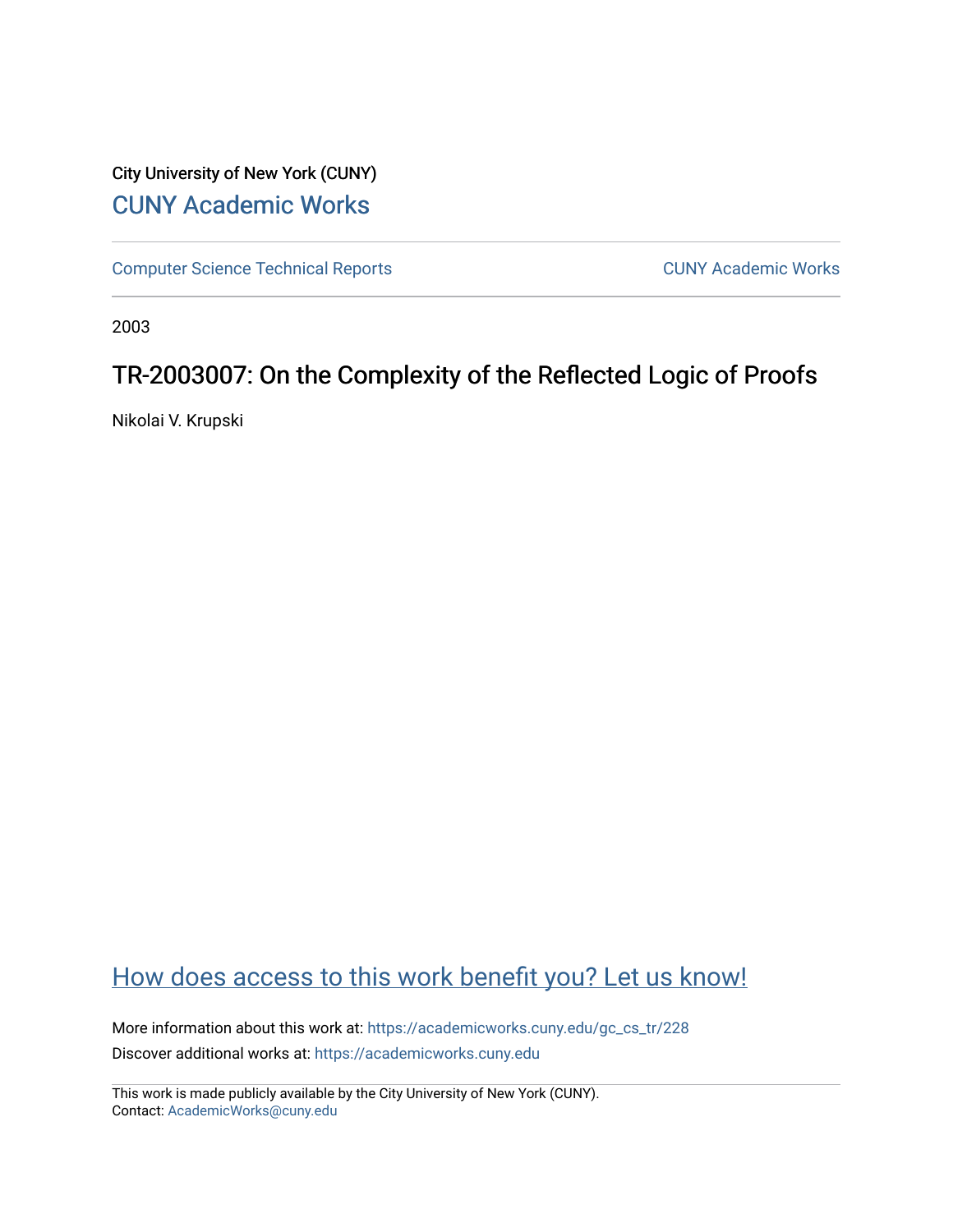# On the Complexity of the Reflected Logic of Proofs

Nikolai V. Krupski

Department of Math. Logic and the Theory of Algorithms, Faculty of Mechanics and Mathematics, Moscow State University, Moscow 119899, Russia. e-mail: nvk@lpcs.math.msu.ru Tel/Fax: +7(095)9393031

Keywords: proof theory, explicit modal logic, logic of proofs, proof polynomials, symbolic models, disjunctive property, complexity.

#### Abstract

Artemov's system LP captures all propositional invariant properties of a proof predicate "x proves  $y$ " ([1, 3]). Kuznets in [5] showed that the satisfiability problem for  $\mathcal{LP}$  belongs to the class  $\Pi_2^p$  of the polynomial hierarchy. No nontrivial lower complexity bound for  $\mathcal{LP}$ is known. We describe quite expressive syntactical fragment of  $\mathcal{LP}$ which belongs to NP. It is  $r\mathcal{LP}_{\wedge,\vee}$  – the set of all theorems of  $\mathcal{LP}$ which are monotone boolean combinations of quasiatomic formulas (facts of sort "t proves  $F$ ").

A new decision algorithm for this fragment is proposed. It is based on a new simple independent formalization for  $r\mathcal{LP}$  (the reflected fragment of  $\mathcal{LP}$ ) and involves the corresponding proof search procedure. Essentially  $r\mathcal{LP}$  contains all the theorems of  $\mathcal{LP}$  supplied with additional information about their proofs. We show that in many respects  $r\mathcal{LP}$  is simpler than  $\mathcal{LP}$  itself. This gives the complexity bound  $(NP)$ for  $r\mathcal{LP}$ . In addition we prove a suitable variant of the disjunctive property which extends this bound to  $r\mathcal{LP}_{\wedge,\vee}$ .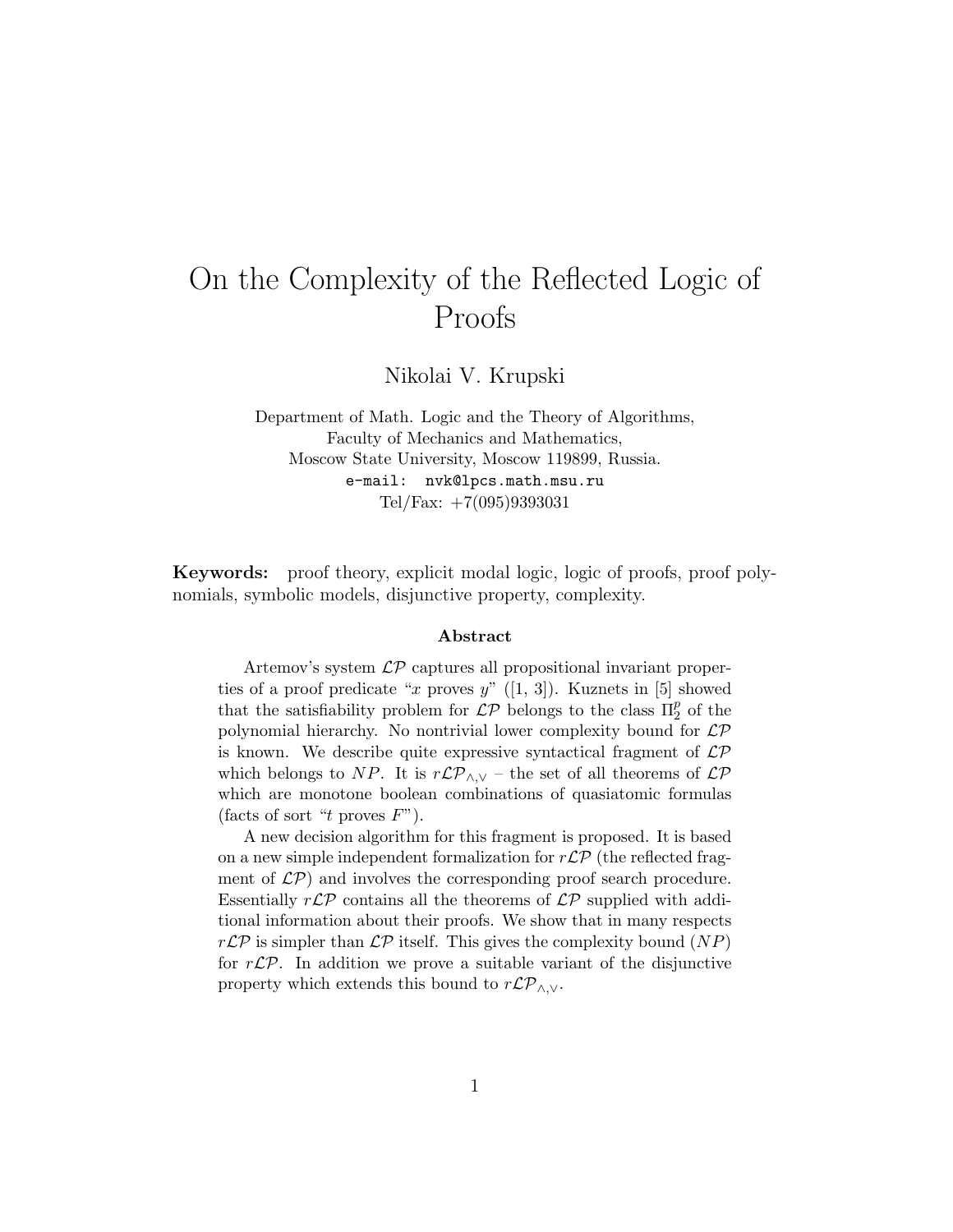### 1 Introduction

The Propositional Logic of Proofs  $\mathcal{LP}$  was introduced by S.N. Artemov in [1]. It describes the invariant (i.e. independent on the choice of the particular deductive systems) propositional properties of arithmetical proof predicate "x" proves y" together with computable operations on proofs induced by admissible inference rules: " $\cdot$ " – the application of the rule modus ponens, "!" – proof checking, " $+$ " – the union of proofs (imitates the nondeterministic choice). Besides the standard propositional part the  $\mathcal{LP}$  language contains the proof terms which are used as representations of particular proofs. They are build from proof variables and proof constants with the help of function symbols  $\cdot, \cdot$ ,  $\cdot, +$ . The proof predicate is expressed by the supplementary constructor of quasiatomic formulas  $(t : F)$  where t is a term and F is a formula.

The Logic of Proofs  $\mathcal{LP}$  is sound and complete with respect to the arithmetical provability semantics. This semantics leads to the unified approach for constructing the provability interpretations for intuitionistic logic, modal logic and lambda terms (see [1], [2], [3]). A more simple, *symbolic* semantic was proposed in [4] where the decidability of  $\mathcal{LP}$  was proved. The complexity analysis of this decision procedure gives the best known upper bound:  $\mathcal{LP}$ belongs to  $\prod_{2}^{p}$  (see [5]).

We are seeking for syntactical fragments of  $\mathcal{LP}$  with lower complexity. A trivial example of such a fragment is the set of all  $\mathcal{LP}$ -theorems which do not contain proof terms at all. It coincides with the set of all tautologies and is  $co-NP$ -complete. In this paper it is shown that there exist quite expressive syntactical fragments of  $\mathcal{LP}$  which belong to NP.

We consider the reflected fragment of  $\mathcal{LP}$ , i.e. the set  $r\mathcal{LP}$  of all formulas of the form  $t : F$  which are provable in  $\mathcal{LP}$ . Note that  $\mathcal{LP}$  is imbedded into rLP:

$$
\mathcal{LP} \vdash F \Leftrightarrow \mathcal{LP} \vdash t : F \text{ for some proof term } t \tag{1}
$$

([1], Lifting lemma). At the same time  $r\mathcal{LP}$  is much more simple. We prove that  $r\mathcal{LP}$  is a theory of a single symbolic model. The construction of this model can be described explicitly by a simple calculus  $C$  which gives an independent formalization for  $r\mathcal{LP}$ . All the inference rules of C are the introduction rules for operations  $\cdot$ ,  $!,$  + and proof constants. Every derivation of a formula  $t : F$  is isomorphic to some subtree of the tree representation of the term  $t$ . The proof search in the  $C$  calculus gives the decision algorithm for  $r\mathcal{LP}$  and the complexity bound:  $r\mathcal{LP}$  belongs to NP. The comparison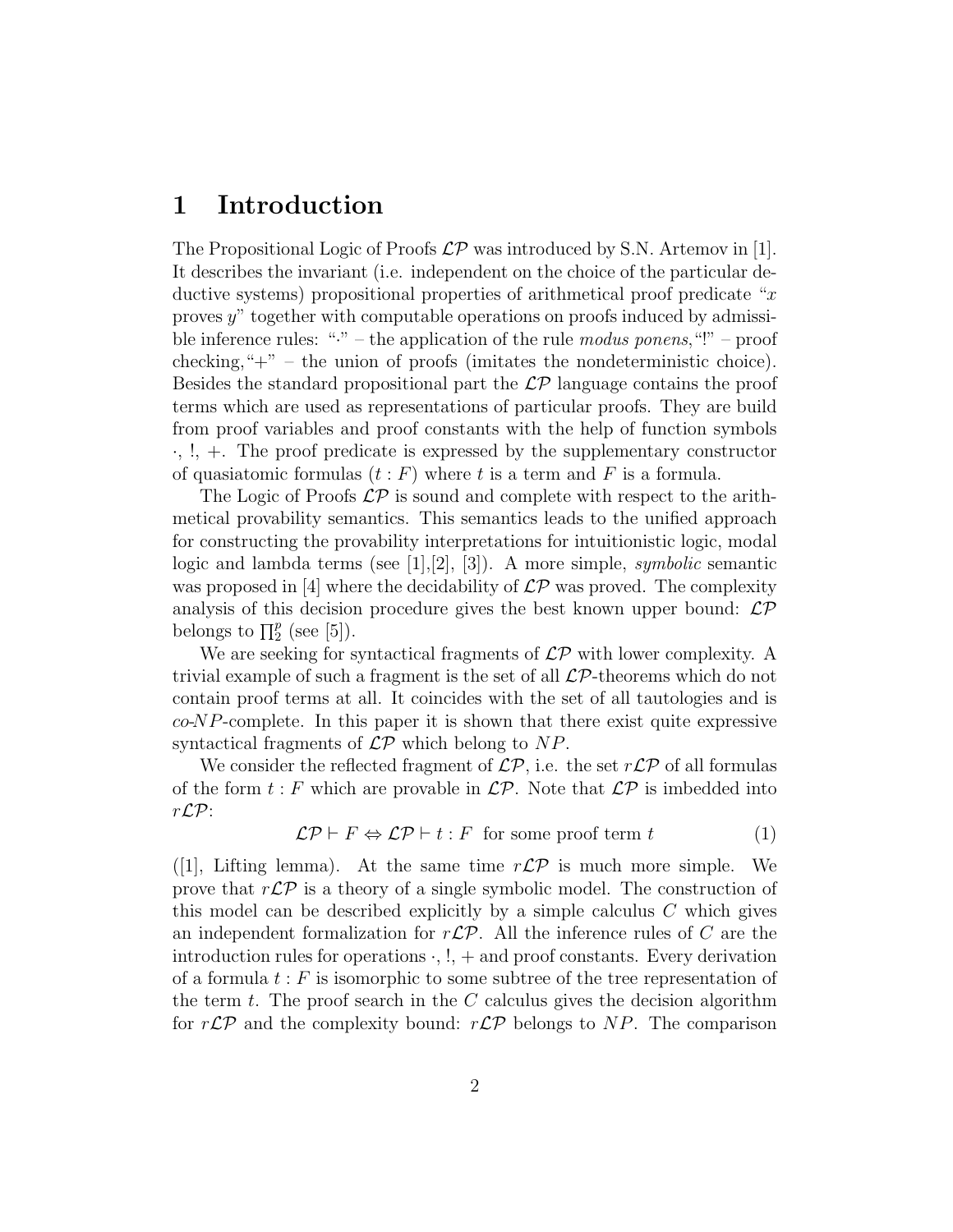of the complexity bounds shows that the imbedding (1) may be not quite effective – the size of the corresponding proof term  $t$  may be exponential in the length of F.

The deductive and model descriptions of  $r\mathcal{LP}$  provides the means to answer some general questions about the structure of  $\mathcal{LP}$  derivations. We consider the disjunctive property. It turns out to be essential in the proof of the same upper bound (NP) for another syntactical fragment –  $r\mathcal{LP}_{\wedge,\vee}$ , the set of all  $\mathcal{LP}$ -theorems which are monotone boolean combinations of quasiatomic formulas.

For a calculus  $L$  the disjunctive property is a statement of the form:

$$
L \vdash F \lor G \Leftrightarrow L \vdash F \text{ or } L \vdash G.
$$

It simplifies the proof search procedures in the case of a formula  $F \vee G$ : we may consider the ∨-introduction rules only. It is valid for the intuitionistic propositional logic but not for the classical propositional logic. For  $\mathcal{LP}$  the general form of disjunctive property is not valid too because  $\mathcal{LP}$  extends the classical propositional logic. We prove the restricted form

$$
\mathcal{LP} \vdash s : F \lor t : G \Leftrightarrow \mathcal{LP} \vdash s : F \text{ or } \mathcal{LP} \vdash t : G
$$

which is sufficient to extend the complexity bound from  $r\mathcal{LP}$  to  $r\mathcal{LP}_{\wedge,\vee}$ .

Similar questions concerning the possibility of the proof search simplification arise when we search for an  $\mathcal{LP}$ -proof of a formula which has one of the forms  $(t \cdot s)$ : F,  $(t + s)$ : F or  $(!t)$ : F. The analysis of the C calculus gives a uniform answer for all of them (see the corollary 5.2).

### 2 Preliminaries

The language of  $\mathcal{LP}$  contains the usual language of classical propositional logic, proof variables  $x_i$ , proof constants  $c_i$ , functional symbols: monadic !, binary  $+$  and  $\cdot$ , operator symbol ":" of the type "term: formula". Proofs are presented by proof terms which are built from the proof variables and the proof constants using the operations on proofs  $(!, +, \cdot)$ . Formulas are constructed from propositional letters and boolean constants in the usual way with additional rule:

if  $F$  is a formula and  $t$  is a term, then  $t : F$  is a formula.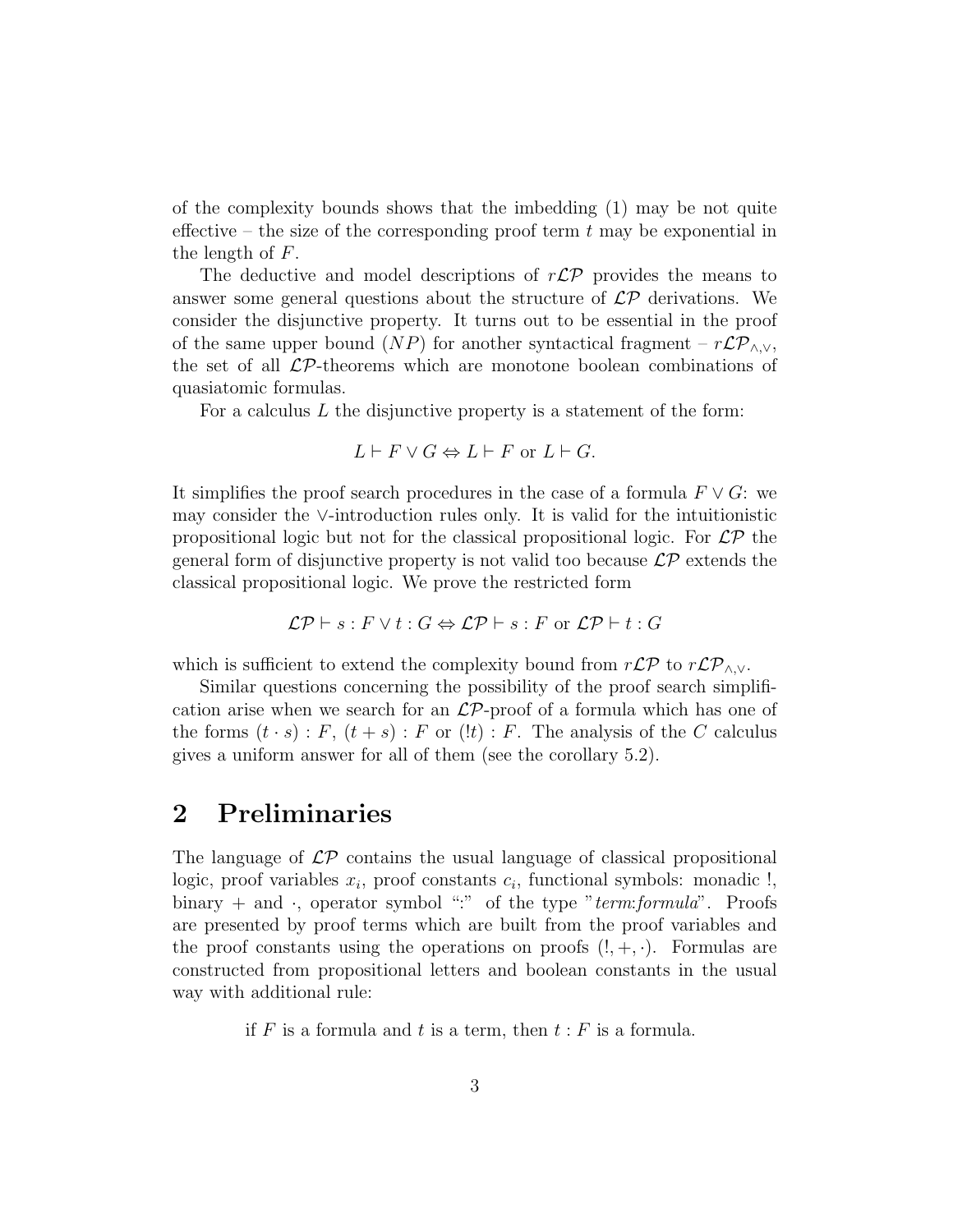$SVar$  denotes the set of all propositional letters,  $Tm$  – the set of all terms,  $Fm$  – the set of all formulas.

The logic of proofs  $\mathcal{LP}$  is defined by the following calculus: Axioms:

**A0** Axioms of the classical propositional logic in the language of  $\mathcal{LP}$ 

A1  $t : F \to F$  $\mathbf{A2} \; t : (F \rightarrow G) \rightarrow (s : F \rightarrow (t \cdot s) : G)$ A3  $t : F \rightarrow (t + s) : F, \quad s : F \rightarrow (t + s) : F$ A4  $t: F \rightarrow !t: (t: F)$ 

Rules :

(Modus ponens)  $\frac{F \to G \ F}{G}$ ;

(Necessitation)  $\vdash c : A$  where c is a proof constant and A is one of axioms A0-A4.

Definition 2.1 A constant specification (CS) is a finite set of formulas of the form  $c : A$  where c is a proof constant and A is one of the axioms  $A_0 - A_4$ . Let  $\mathcal{LP}_{CS}$  be the fragment of  $\mathcal{LP}$  with axioms  $\mathbf{A0}$ - $\mathbf{A4}$ , modus ponens rule and the restricted form of Necessitation rule:

(Necessitation<sub>CS</sub>)  $\vdash c : A$  for  $c : A \in CS$ .

### 3 Symbolic models for LP

**Definition 3.1** A function  $* : Tm \to 2^{Fm}$  that assigns to every  $\mathcal{LP}$ -term a set of  $\mathcal{LP}$ -formulas is called a (proof-theorem) assignment table if it satisfies the following conditions:

- 1. If  $F \to G \in * (t)$  and  $F \in * (s)$  then  $G \in * (t \cdot s)$ .
- 2. \*(t)  $\cup$  \*(s)  $\subset$  \*(t+s).
- 3. If  $F \in *(t)$  then  $t : F \in *(!t)$ .

Definition 3.2 We define a partial ordering on the set of all assignment tables:  $*\leq *'$  if  $*(t) \subseteq *'(t)$  holds for all proof terms t.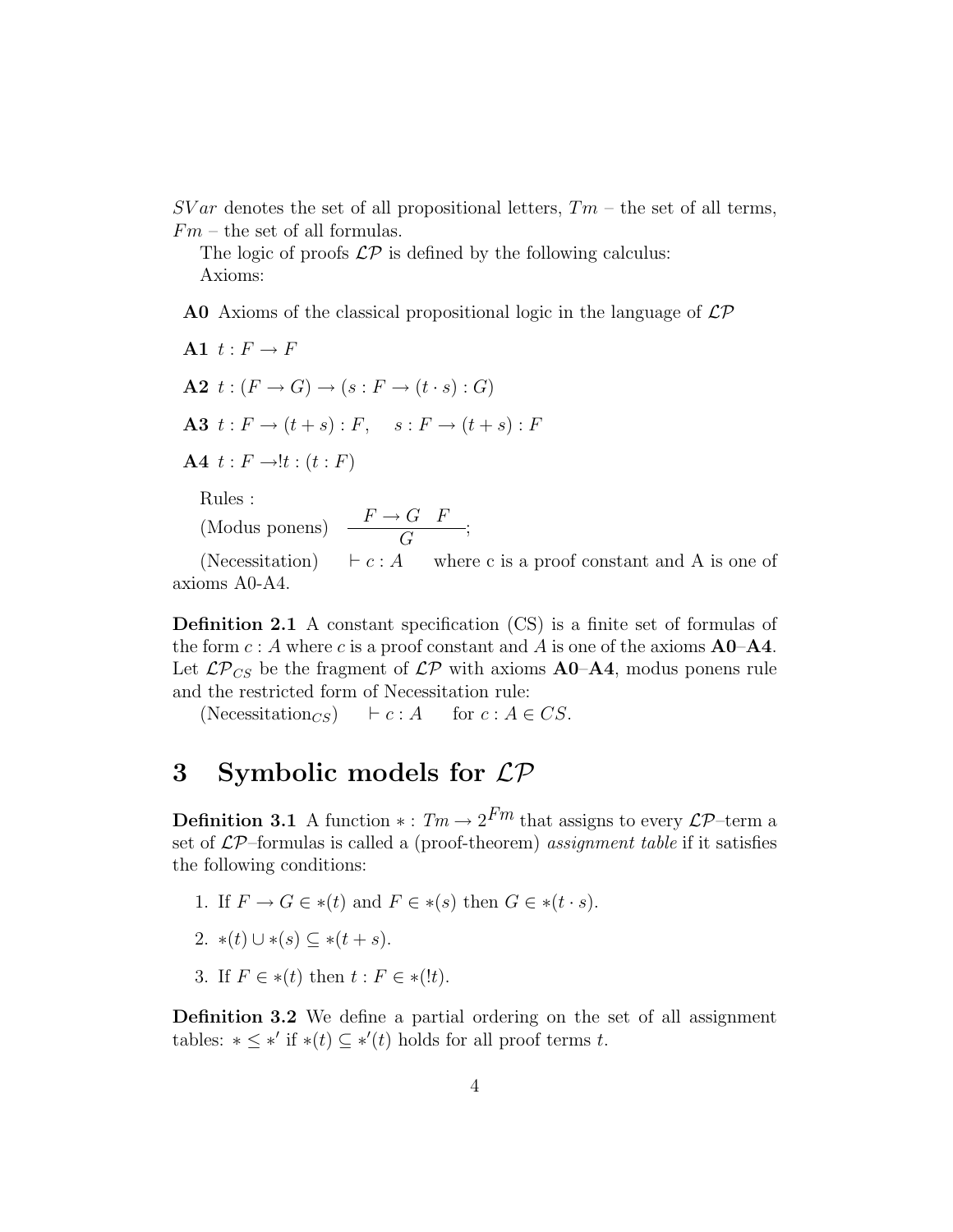**Definition 3.3** A model M is a triple  $(v, *, =)$ , where v is a truth-assignment, i.e. a mapping  $v : SVar \rightarrow \{True, False\}$ ,  $*$  is an assignment table and  $\equiv$  is a truth relation which is defined by the first two components in the following way:

- 1. For propositional letters  $M \models S \Leftrightarrow v(S) = True; M \not\models \bot$
- 2.  $M \models F \rightarrow G \Leftrightarrow \not\models F$  or  $\models G$
- 3.  $M \models t : F \Leftrightarrow F \in *(t)$

**Definition 3.4** A pre-model P is a triple  $(v, *, \models_p)$ , where v is a truth-assignment,  $*$  is an assignment table and the definition of a truth relation  $\models_p$  is similar to  $=$  (see Definition 3.3) except for the case

$$
P \models_p t : F \Leftrightarrow F \in *(t)
$$
 and  $P \models_p F$ .

**Definition 3.5** For two models  $M = (v, *, \models)$  and  $M' = (v', *, \models')$  we shall write  $M \leq M'$  if  $* \leq *'$  and  $v \leq v'$  (the latter means that for every  $S \in SVar$  holds  $v(S) = True \Rightarrow v'(S) = True$ .

**Definition 3.6** The model  $M = (v, *, \models)$  is called *reflexive* if  $F \in *(t)$ implies  $M \models F$ .

**Definition 3.7** Let the constant specification  $CS$  be given. A model  $M$  (a pre-model P) is called a CS-model (a CS-pre-model) if  $M \models CS (P \models p CS)$ . An assignment table  $*$  is called a CS-table if  $F \in *(c)$  holds for all formulas  $c: F \in CS$ .

**Theorem 3.8** ([4], [5])  $\mathcal{LP}_{CS} \vdash F \Leftrightarrow F$  is valid in all reflexive CS-models.

**Theorem 3.9** ([4], [5])  $\mathcal{LP}_{CS} \vdash F \Leftrightarrow F$  is valid in all CS-pre-models.

For formulas of the form  $t : F$  we will prove a stronger variant of the theorem 3.9 (see the theorem 4.1).

**Lemma 3.10** For every constant specification CS there exists a CS-table  $*$ for which

$$
F \in *(t) \Rightarrow \mathcal{LP}_{CS} \vdash F
$$

holds for every term t and every formula F.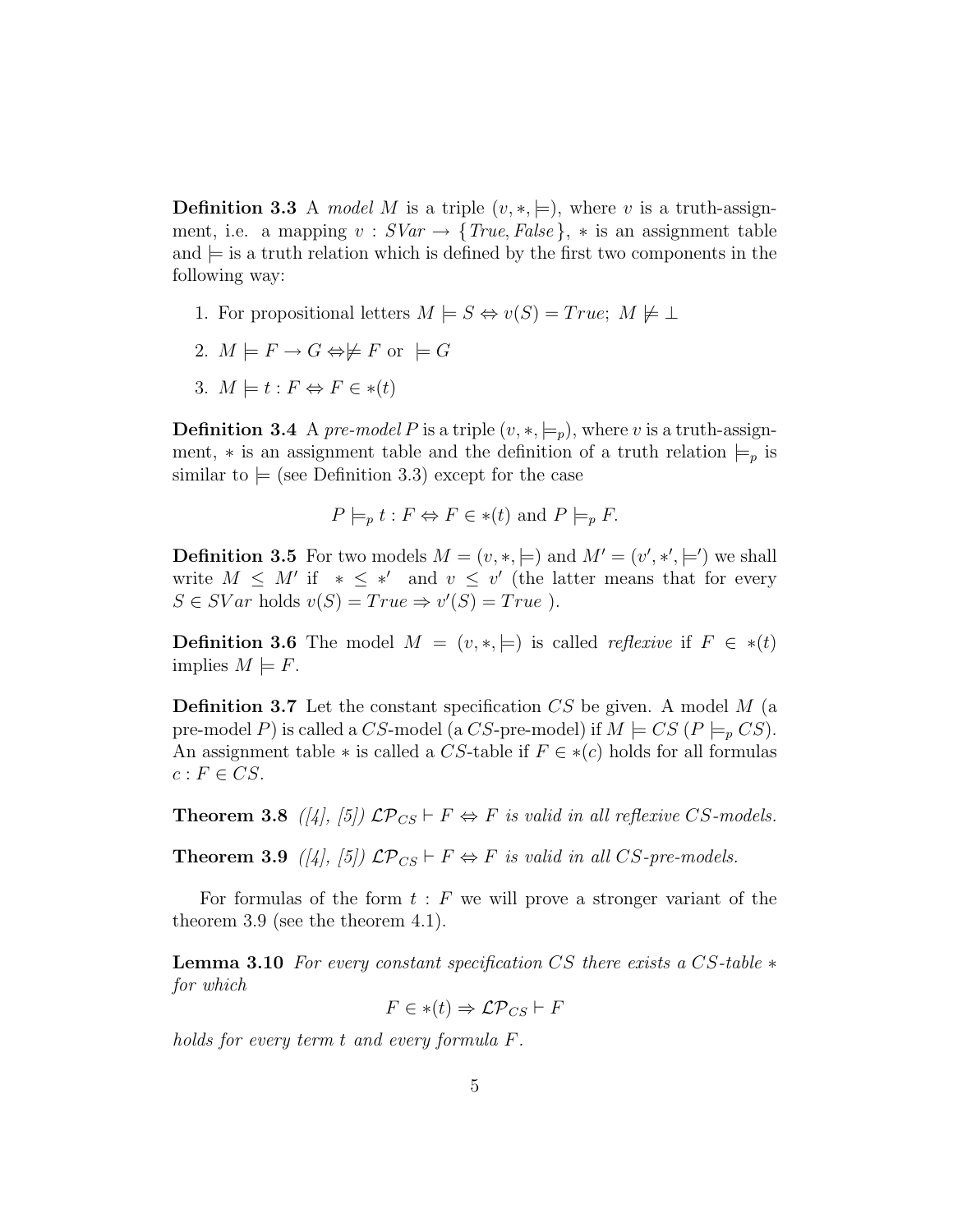**Proof.** Let some constant specification be fixed:  $CS = c_1 : A_1, \ldots, c_n$ :  $A_n$ . We define  $*$  as the least CS-table satisfying the condition:

$$
*(c_i) = \{F_j | c_i = c_j, 1 \le j \le n\}, \quad i = 1, \dots, i = n.
$$

Let us describe the construction of  $\ast$ . We fix a sequence  $t_1, t_2, \ldots$  containing all the proof terms of the language where every term is met infinitely many times. The procedure consists of  $\omega$  steps.

Step 0.

$$
\ast(t) := \begin{cases} \{F_j|c_i = c_j, 1 \leq j \leq n\}, & \text{where } t = c_i, i = 1, \dots, n; \\ \emptyset, & \text{otherwise.} \end{cases}
$$

Step  $k > 0$ . Update the value of  $*(t_k)$ : Case  $t_k = hs$ .

 $*(t_k) := *(t_k) \cup \{G \mid F \to G \in *(h) \text{ and } F \in *(s) \text{ for some formula } F\}.$ 

Case  $t_k = h + s$ .

$$
*(t_k) := *(t_k) \cup *(h) \cup *(s).
$$

Case  $t_k = s$ .

$$
*(t_k) := *(t_k) \cup \{ s : F \mid F \in *(s) \}.
$$

The result of this procedure is the required assignment table ∗.

Let  $F \in *(t)$ . Then F was added to  $*(t)$  at some step N and  $t = t_N$ . By the induction on N we prove that  $\mathcal{LP}_{CS} \vdash t : F$ .

Let  $N = 0$ . Then  $t_0 = c_i$  for some i and  $t_0 : F \in CS$ . So  $\mathcal{LP}_{CS} \vdash t_0 : F_0$ . Let  $N > 0$  and  $\mathcal{LP}_{CS} \vdash t_i : G$  for all G that were added to  $*(t_i)$  at steps  $i < N$ . Let us prove that  $\mathcal{LP}_{CS} \vdash t_N : F$ .

If  $t_N = c_i$  for some  $i = 1 \dots n$  then  $t_N : F_N \in CS$ , so  $\mathcal{LP}_{CS} \vdash t_N : F_N$ .

Let  $t_N = hs$ . Then  $F \in \ast(hs)$ . So, there exists a formula G and integers  $i, j \lt N$  such that  $h = t_i$ ,  $s = t_j$ , the formula  $G \to F$  was added to  $*(t_i)$ and the formula G was added to  $*(t_i)$  at the steps i and j respectively. So,  $\mathcal{LP}_{CS} \vdash t_i : (G \to F)$  and  $\mathcal{LP}_{CS} \vdash t_j : G$ . By A2 we have  $\mathcal{LP}_{CS} \vdash t_i :$  $(G \to F) \to ((t_j : G) \to (t_i t_j) : F)$ . Hence,  $\mathcal{LP}_{CS} \vdash t_i t_j : F$  which is  $\mathcal{LP}_{CS} \vdash t_N : F.$ 

Let  $t_N = h + s$ . Then  $F \in *(h + s)$ . Then  $h = t_i$  or  $s = t_i$  for some  $i < N$  and F was added to  $*(t_i)$  at the step i. Let, for example,  $h = t_i$ . It means  $\mathcal{LP}_{CS} \vdash t_i : F$ . By A4 we have:  $\mathcal{LP}_{CS} \vdash t_i : F \rightarrow (t_i + s) : F$ . Then  $\mathcal{LP}_{CS} \vdash (t_i + s) : F$  or, the same,  $\mathcal{LP}_{CS} \vdash t_N : F$ .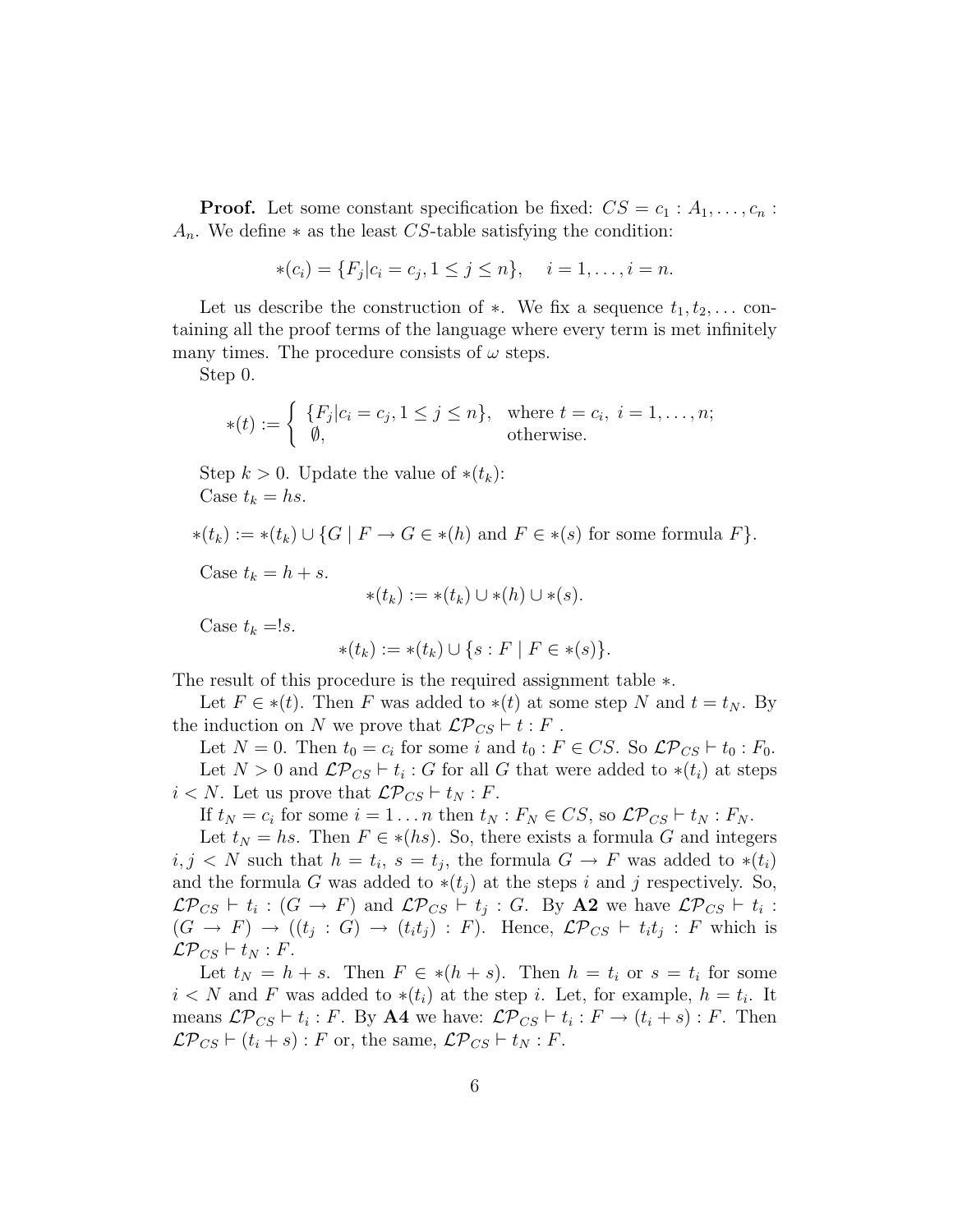Let  $t_N = h$ . Then for some  $i < N$  holds  $h = t_i$ ,  $F = t_i$ : G and G was added to  $*(h)$  at the step i. Then  $\mathcal{LP}_{CS} \vdash t_i : G$ . By A3 we have  $\mathcal{LP}_{CS} \vdash t : F \rightarrow !t : (t : F)$ . Hence  $\mathcal{LP}_{CS} \vdash !t_i : (t_i : F)$  or,  $\mathcal{LP}_{CS} \vdash t_N : F$ .

Comment 3.11 The backward implication

$$
\mathcal{LP}_{CS} \vdash t : F \Rightarrow F \in *(t)
$$

is valid for each CS-table. Indeed, let  $P = \langle v, *, \models_p \rangle$  be a pre-model with CS- table ∗. Then, by the theorem 3.9,

$$
\mathcal{LP}_{CS} \vdash t : F \Rightarrow P \models_p t : F \Rightarrow F \in *(t).
$$

## 4 Minimal models and the disjunctive property

**Theorem 4.1** For every constant specification CS there exists a pre-model P such that

$$
P \models_p t : F \Leftrightarrow \mathcal{LP}_{CS} \vdash t : F
$$

**Proof.** Let a constant specification  $CS = c_1 : A_1, \ldots, c_n : A_n$  be fixed. Let a pre-model P be  $(v, *, \models_p)$  where  $*$  is a CS-table from the lemma 3.10 and  $v(S) := False$  for each  $S \in SVar$ .

By the theorem 3.9,

.

$$
\mathcal{LP}_{CS} \vdash t : F \;\Rightarrow\; P \models_p t : F.
$$

The backward implication is valid too. Indeed, if  $P \models_p t : A$  then  $A \in *$  (*t*) and, by the lemma 3.10,  $\mathcal{LP}_{CS} \vdash t : A$ .

**Definition 4.2** A model  $M = (v, *, \models)$  and a pre-model  $P = (v', *, \models_p)$  are equivalent if the relations  $\models$  and  $\models_p$  coincide, i.e.  $M \models F \Leftrightarrow P \models_p F$ .

**Theorem 4.3** ([4], [5]) For every pre-model there exists an equivalent reflexive model.

By the theorem 4.3 the result of the theorem 4.1 can be transferred to the case of reflexive models. The corresponding model turns out to be the least element in the class of all reflexive CS-models.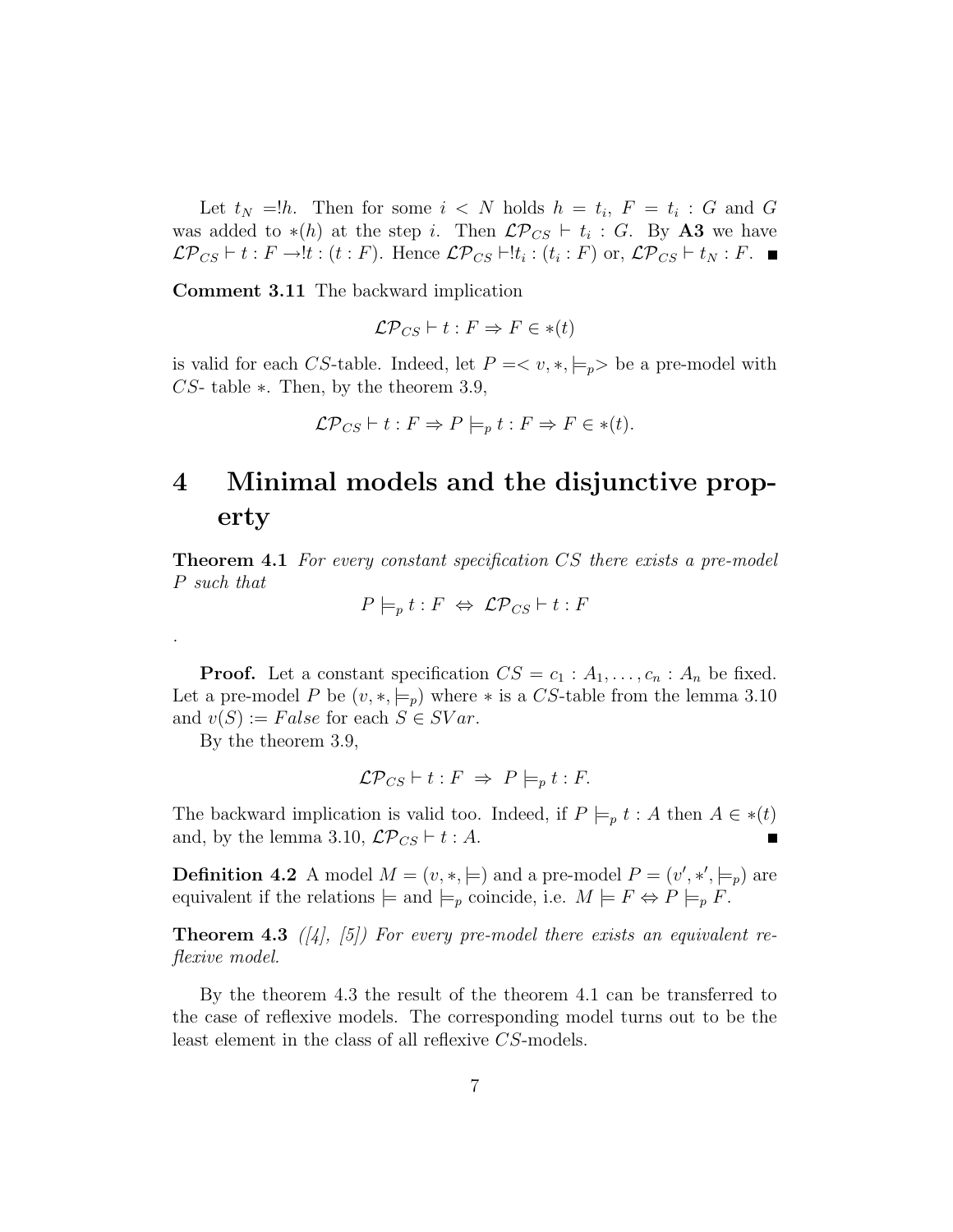**Theorem 4.4** For every constant specification CS in the class of all reflexive CS-models there exists the minimal element M. For that model holds

$$
M \models t : F \Leftrightarrow \mathcal{LP}_{CS} \vdash t : F. \tag{2}
$$

**Proof.** Let  $CS = c_1 : A_1, \ldots, c_N : A_N$  be a constant specification,  $P = (v_0, *_0, \models_0)$  be the corresponding pre-model built by the theorem 4.1. By the theorem 4.3 there exists a reflexive model  $M = (v, \ast, \models)$ , which is equivalent to P. Then

$$
\mathcal{LP}_{CS} \vdash t : F \Leftrightarrow P \models_0 t : F \Leftrightarrow M \models t : F
$$

In particular,  $M \models CS$ . We claim that M is the least reflexive CS-model. Let  $M' = (v', \ast', \models')$  be an arbitrary reflexive CS-model.

Then  $* \leq *',$  i.e.  $F \in *$  $(t) \Rightarrow F \in *'$  $(t)$  for every formula F. Let  $F \in * (t)$ . Indeed, by the definition of the model  $M \models t : F$  and as M and P are equivalent,  $P \models_0 t : F$ . Hence, by the theorem 4.1,  $\mathcal{LP}_{CS} \vdash t : F$ . By the theorem 3.8 we have  $M' \models' t : F$ , which means  $F \in *'(t)$ .

By the construction of P from theorem 4.1  $P \not\models_{p} S$  for every  $S \in SVar$ . Then  $M \not\models S$ . So,  $v(S) = False$  for all  $S \in SVar$  which means  $v \leq v'$ . Thus,  $M \leq M'$ .

**Corollary 4.5** (Restricted disjunctive property for  $\mathcal{LP}_{CS}$  and  $\mathcal{LP}$ )

1. For every constant specification CS

$$
\mathcal{LP}_{CS} \vdash t_1 : F_1 \vee \ldots \vee t_n : F_n \Leftrightarrow \mathcal{LP}_{CS} \vdash t_1 : F_1 \text{ or } \ldots \text{ or } \mathcal{LP}_{CS} \vdash t_n : F_n.
$$
  
2.  

$$
\mathcal{LP} \vdash t_1 : F_1 \vee \ldots \vee t_n : F_n \Leftrightarrow \mathcal{LP} \vdash t_1 : F_1 \text{ or } \ldots \text{ or } \mathcal{LP} \vdash t_n : F_n.
$$

#### Proof.

1. The implication from right to left is trivial. Let us prove the remaining one. Suppose that  $\mathcal{LP}_{CS} \vdash t_1 : F_1 \vee \ldots \vee t_n : F_n$ , but  $\mathcal{LP}_{CS} \not\vdash t_1 : F_1$ ,  $\ldots, \mathcal{LP}_{CS}$   $\forall$   $t_n : F_n$ . By the theorem 3.8 there exist the reflexive CSmodels  $K_1, \ldots, K_n$  for which  $K_i \not\models t_i : F_i$ . Then for the least reflexive CS-model M we have  $M \not\models t_i : F_i, i = 1, \ldots, n$ . Hence, by the theorem 3.8  $\mathcal{LP} \nvDash t_1 : F_1 \vee \ldots \vee t_n : F_n$ . Contradiction.

2. Follows from 1.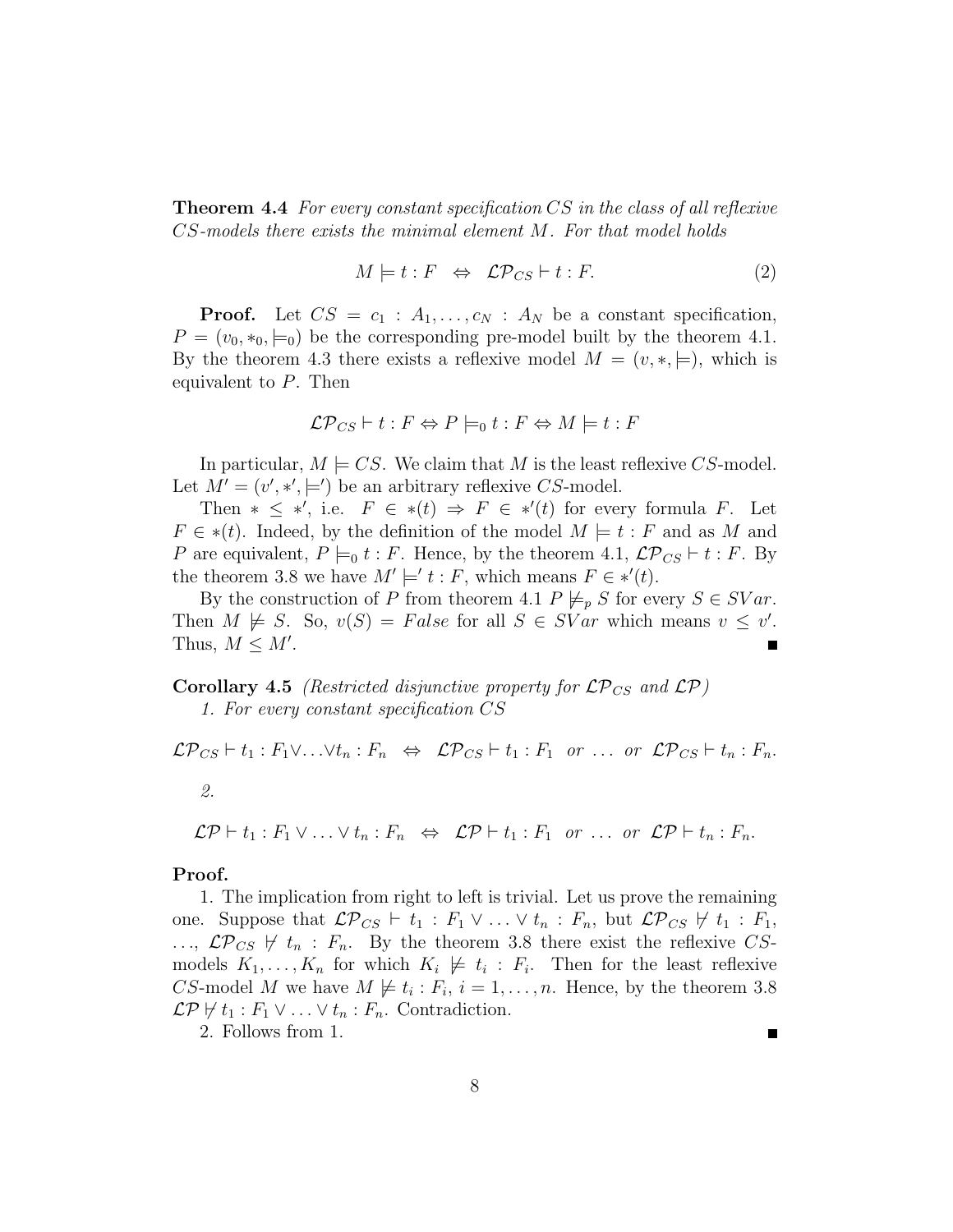## 5 The reflected fragment of  $\mathcal{LP}$

The reflected fragment of  $\mathcal{LP}(L\mathcal{P}_{CS})$  is the set of all formulas of the form  $t: F$  which are provable in  $\mathcal{LP}$  (in  $\mathcal{LP}_{CS}$  respectively).  $r\mathcal{LP}$  denotes the reflected fragment of  $\mathcal{LP}$ . The least model construction from the theorem 4.4 can be reformulated explicitly as a calculi formalizing the reflected fragments of  $\mathcal{LP}_{CS}$  and  $\mathcal{LP}.$ 

Let some constant specification be given

$$
CS = c_1 : A_1, \ldots, c_N : A_N.
$$

We define the calculus  $C_{CS}$ :

Axioms:

$$
c_1:A_1,\ldots,c_N:A_N
$$

Rules:

$$
C1 \frac{t: F \to G \quad s: F}{ts: G}
$$
\n
$$
C2 \frac{t: F}{(t+s): F} \frac{s: F}{(t+s): F}
$$
\n
$$
C3 \frac{t: F}{!t: t: F}
$$

Let  $C$  be the calculus with the rules  $C1-C3$  and the Necessitation rule (in the same form as for  $\mathcal{LP}$ ).

#### Theorem 5.1

$$
\mathcal{LP}_{CS} \vdash t : F \Leftrightarrow C_{CS} \vdash t : F
$$

$$
t : F \in r\mathcal{LP} \Leftrightarrow C \vdash t : F
$$

**Proof.** The second statement of the theorem is the consequence of the first one because  $r\mathcal{LP}$  is the union of reflected fragments of all  $\mathcal{LP}_{CS}$ .

Let us prove the first one. It is easy to see that  $C_{CS} \vdash t : F$  iff  $F \in *(t)$ , where ∗ is the assignment table from the lemma 3.10. So,

$$
C_{CS} \vdash t : F \Leftrightarrow F \in *(t) \Leftrightarrow \mathcal{LP}_{CS} \vdash t : F
$$

by the lemma 3.10.

п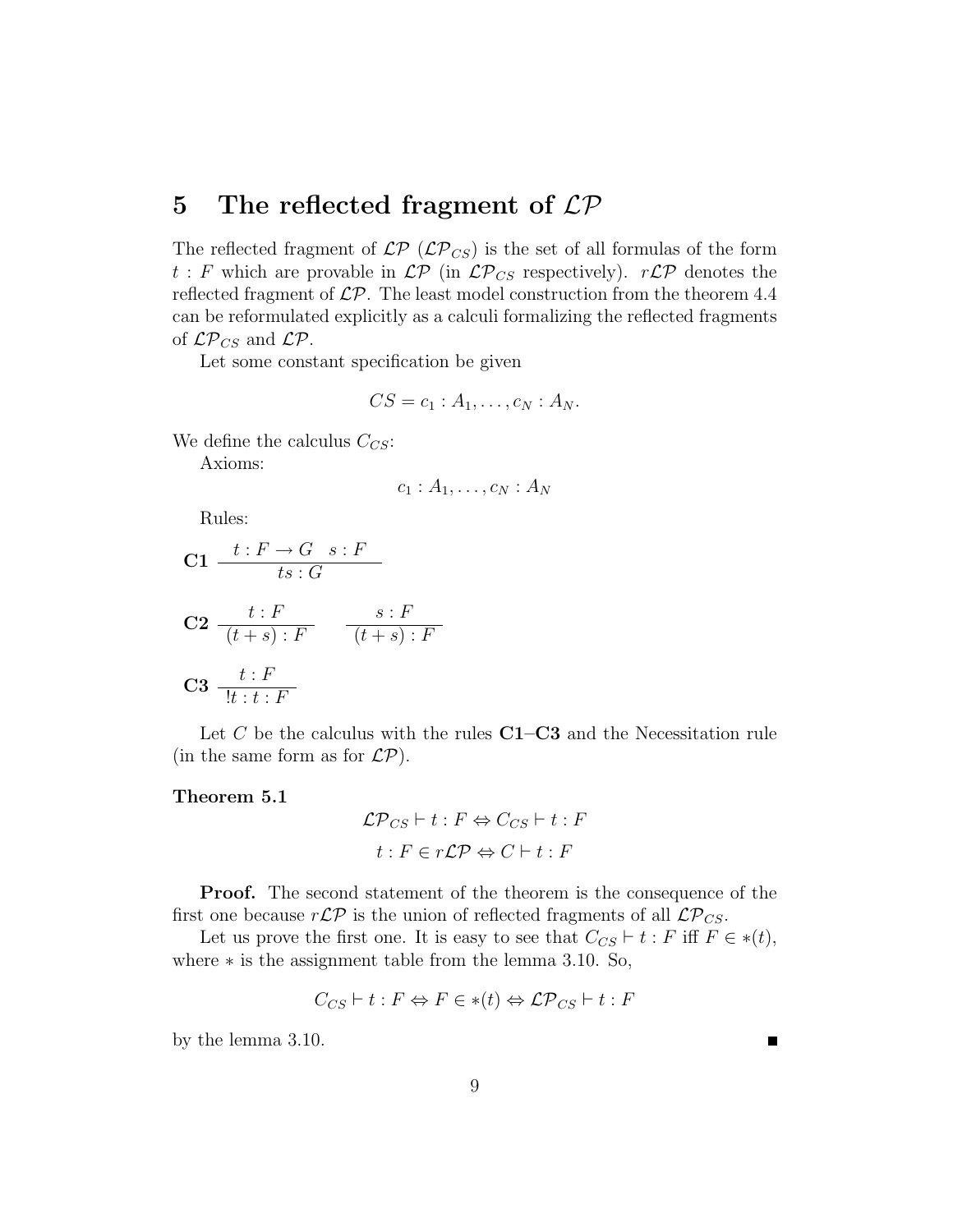#### Corollary 5.2

$$
\mathcal{LP} \vdash ts : F \Leftrightarrow \mathcal{LP} \vdash t : G \to F \text{ and } \mathcal{LP} \vdash s : G \text{ for some } G,
$$
  

$$
\mathcal{LP} \vdash (t + s) : F \Leftrightarrow \mathcal{LP} \vdash t : F \text{ or } \mathcal{LP} \vdash s : F,
$$
  

$$
\mathcal{LP} \vdash !t : F \Leftrightarrow F = t : G \text{ and } \mathcal{LP} \vdash t : G \text{ for some } G.
$$

The best known complexity bound for  $\mathcal{LP}$  was proved in [5]:  $\mathcal{LP}$  belongs to the class  $\prod_{i=1}^{p}$  of the polynomial hierarchy. The decision algorithm from [5] (which is the same as in [4]) can be applied in the case of  $r\mathcal{LP}$  too and gives the same upper bound for the restricted case. We improve this upper bound for  $r\mathcal{LP}$  using a different algorithm (the proof search in C calculus):

#### Theorem 5.3  $r\mathcal{LP}$  belongs to NP.

**Proof.** It is sufficient to prove that the deducibility problem for  $C$  belongs to NP. Consider the derivation tree of a formula  $t : F$  in C. Note that the number of nodes in it is bound by the number of subterms in the term t. Every application of a rule in the derivation tree corresponds to an occurrence of some subterm  $s$  in the initial term  $t$  and has the form

$$
\frac{\cdots}{s:G}
$$

where different nodes correspond to the different occurrences of subterms in the term t. Let  $t_n$ :  $F_n$  denote the formula in the node  $n \in Node$  where  $Node$ is the set of all nodes of the derivation tree. With every node  $n \in Node$ we associate an equation on the syntactical variables  $F_k$ ,  $k \in Node$  which express the relation between the premises and the conclusion of the inference rule involved:

$$
F_{n_1} = F_{n_2} \to F_n
$$
 or  $F_n = F_{n_1}$  or  $F_n = t_{n_1} : F_{n_1}$ 

for rules C1, C2 and C3 respectively (where  $n_i \in Node$  mean the direct predecessors of the node *n*). For the *Necessitation* rule the equitation has the form

$$
F_n = A
$$

where A is the scheme of the corresponding axiom  $\mathbf{A}0-\mathbf{A}4$ ; the metavariables of the scheme we also include into the set of syntactical variables. Let S be the set of all these equations extended by the equation

$$
F_{n_0}=t:F
$$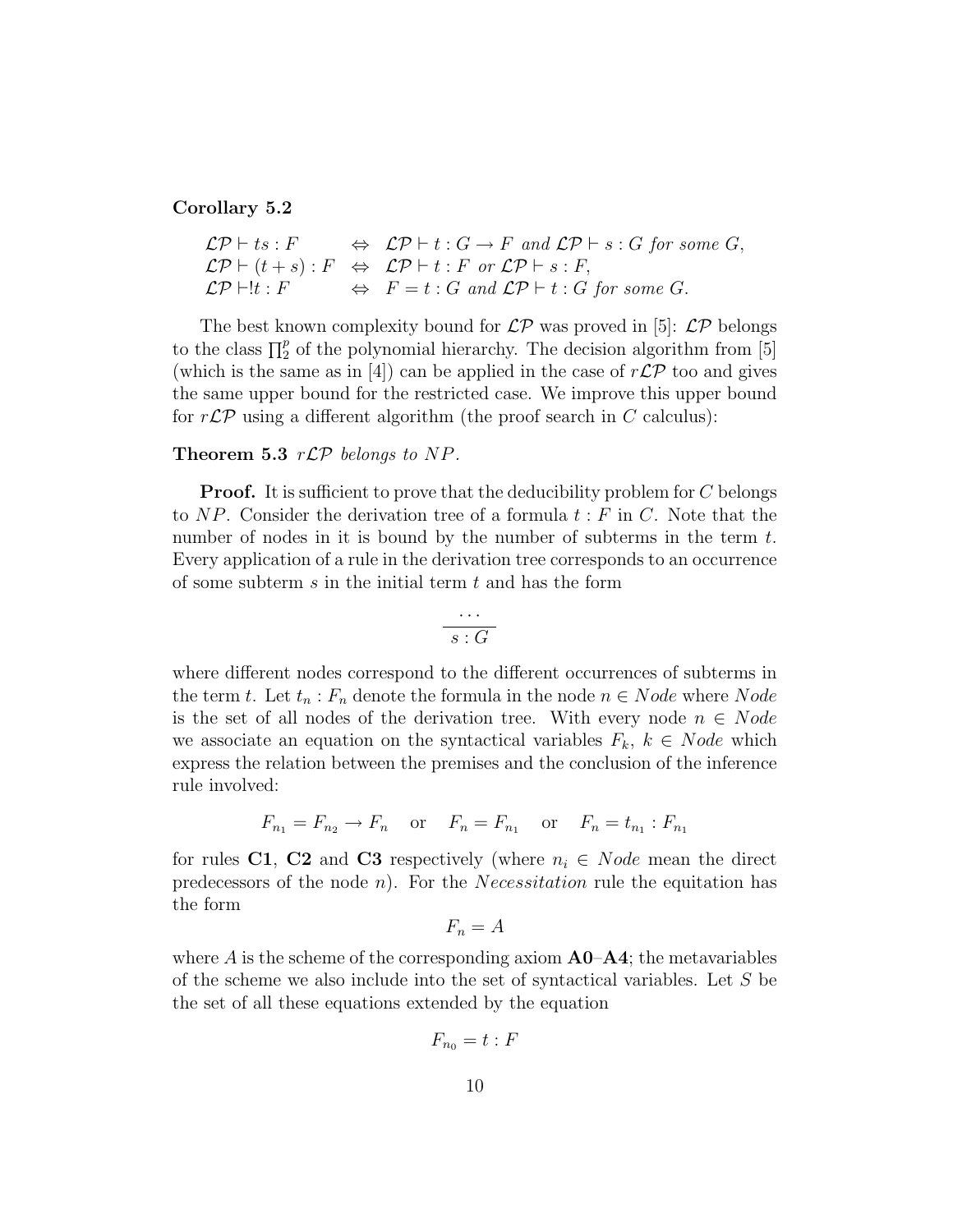where  $n_0$  is the root of the tree. It is easy to see that S can be recovered uniquely from the formula  $t : F$  and from the tree labeled only by the terms  $t_k$  and by the schemes of the corresponding inference rules (in the case of *Necessitation* rule we add the scheme of the corresponding axiom  $\mathbf{A0} - \mathbf{A4}$ too).

A formula  $t : F$  is derivable in the calculus C iff there exists such a labeled tree, for which the system of equations  $S$  is unifiable. The size of the labeled tree, the length of the system  $S$  and the time required for the unifiability test (see [6]) can be bound by some polynomials on the length of the formula  $t : F$ . This way, the deducibility problem for the calculus C belongs to NP.

## $6 \quad \wedge, \vee$  -combinations of quasiatomic formulas.

**Definition 6.1** A formula F is a  $\{\wedge, \vee\}$ -combination of quasiatomic formulas if it is constructed from quasiatomic formulas (i.e. formulas of the form  $t : G$ ) using the connectives ∧, ∨ only. Let  $r\mathcal{LP}_{\wedge,\vee}$  be the set

 $\{F \mid \mathcal{LP} \vdash F \text{ and } F \text{ is a } \{\wedge, \vee\}$ -combination of quasiatomic formulas}

The upper bound from the theorem 5.3 can be extended to the  $r\mathcal{LP}_{\wedge,\vee}$ fragment by the following lemma.

**Lemma 6.2** Let F be a  $\{\wedge, \vee\}$ -combination of quasiatomic formulas, F =  $A(t_1 : F_1, \ldots, t_n : F_n)$ , where  $A(x_1, \ldots, x_n)$  is a { $\wedge$ ,  $\vee$ }-combination of propositional variables. Then  $\mathcal{LP} \vdash F$  iff there exists a subset I of the set  $\{1, \ldots, n\}$  such that

**1.** 
$$
\mathcal{LP} \vdash t_i : F_i
$$
 for every  $i \in I$ 

**2.** 
$$
A(x_1,...,x_n) = 1
$$
 for the evaluation  $x_i = \begin{cases} 1, & i \in I, \\ 0, & otherwise. \end{cases}$ 

**Proof.** The part "only if" is a trivial consequence of monotonicity of A. Let  $\mathcal{LP} \vdash F$ . We define  $I = \{i \mid \mathcal{LP} \vdash t_i : F_i\}$ . Let B be the CNF of A. Then  $B = \bigwedge_{j \in J} B_j$  where  $B_j$  is a clause consisted of positive literals only. Let  $G_j = B_j[t_1 : F_1/x_1, \ldots, t_n : F_n/x_n]$ . Then  $\mathcal{LP} \vdash G_j$  for every  $j \in J$ . By the